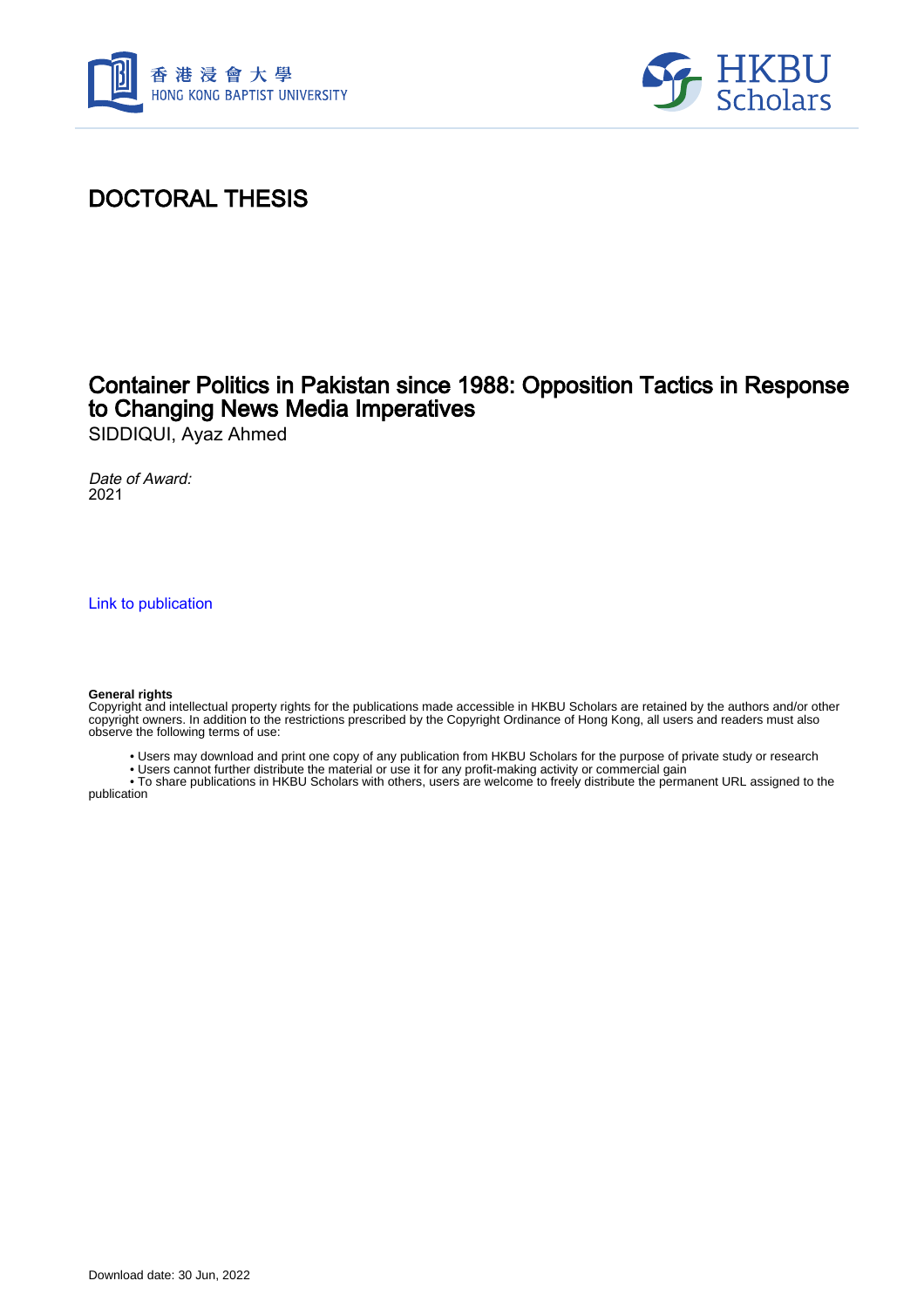### **ABSTRACT**

This thesis analyzes how tactics of two opposition groups have changed in response to the arrival of plural electronic media in an emerging media context. While recent literature on media-movement interaction has focused on the impact of cyberspace, this study also examines the role of 24-hour commercial television news which in some societies is a 'new media' that is at least as game-changing as the Internet. Two case studies of opposition groups examine tactical innovation in response to the prevailing media political environment. Focus is placed on mediation of protest tactics through news media and the analysis of the media's commercial, political and professional imperatives. The two cases comprise of mobilizations against the government led by a mainstream opposition party, the Pakistan People's Party (PPP) in 1992, and a similar campaign led by Pakistan Tehreek-e-Insaf (PTI) party in 2014. The two campaigns were set in qualitatively different periods separated by media liberalization policies that were implemented in 2002. The thesis analyzes the tactics of these groups through the concept of a mediation opportunity structure that explains the many ways media and communication are relevant to protesters. Media imperatives are studied using a model of mediatization of politics which explains the relationship between various media logics and their consequences for political actors in differently democratic contexts.

Details of tactics are gathered from news reports, interviews with media experts, journalists, campaign planners of political parties and advertisers, and secondary literature. Media imperatives were studied through a content analysis of prime-time television news bulletins of state-owned Pakistan State Television (PTV) from 1992 and 2014, and commercially run Geo TV from 2016, as well as secondary literature.

The thesis argues that contentious politics in Pakistan have been transformed due in part to news media. It calls for increased recognition of mediatization of politics within the political process as an important influencer of protest tactics. It also invites more attention to be paid to the impact of commercial television news, and not just the Internet, in societies where broadcast media were once monopolized by the state. The thesis offers the concept of *mediatized performance innovation* which is a repertoire of contention that can extract political advantage through the media.

Key words: protest tactics, innovation, commercial news media, television journalism, political opportunities and mediatization of politics.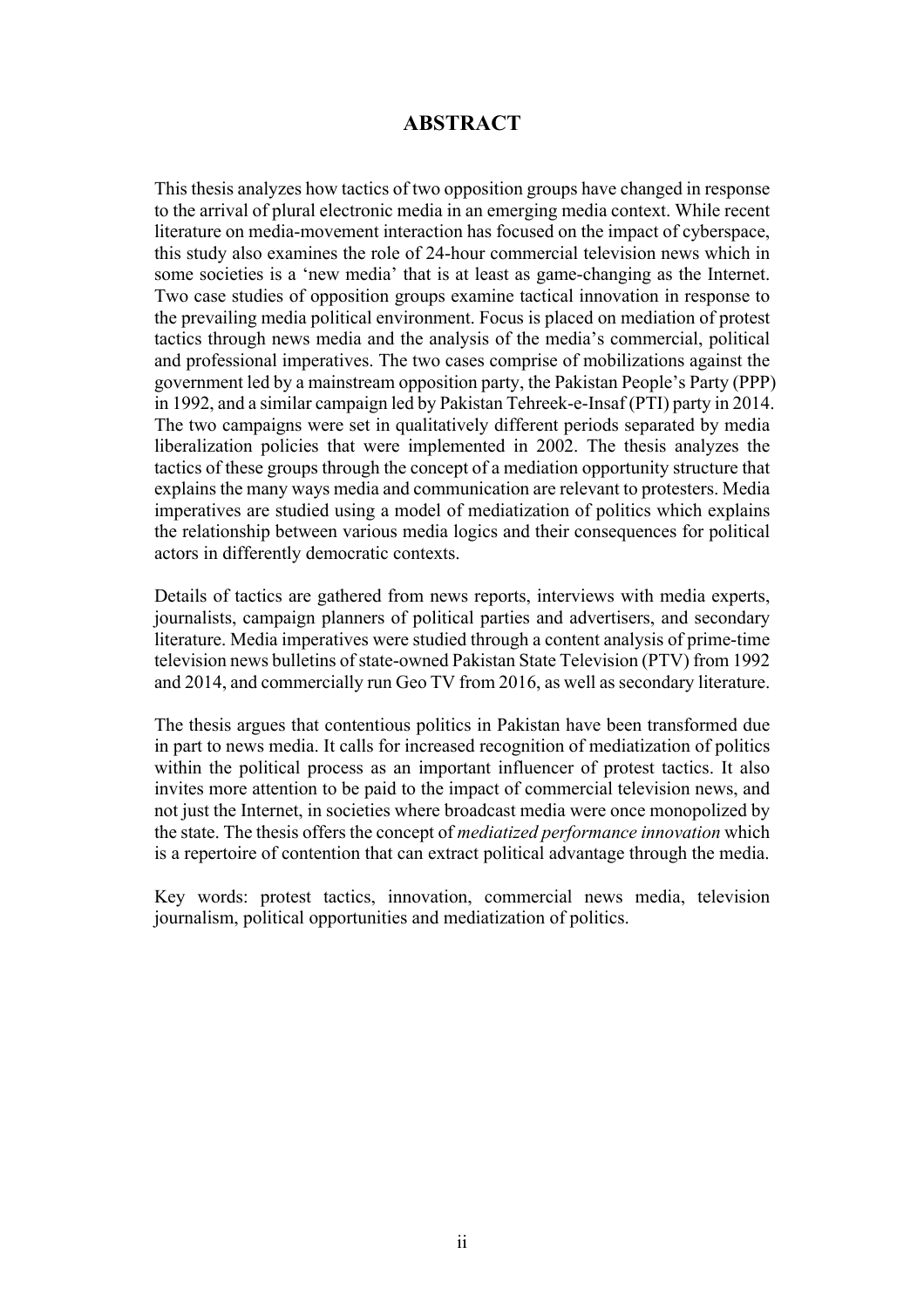### **TABLE OF CONTENTS**

| <b>SECTION I: INTRODUCTION, LITERATURE REVIEW AND</b>                               |  |
|-------------------------------------------------------------------------------------|--|
|                                                                                     |  |
|                                                                                     |  |
|                                                                                     |  |
|                                                                                     |  |
|                                                                                     |  |
|                                                                                     |  |
| 2.2.3 Conceptualizing commercial and professional imperatives in television news 37 |  |
| <b>SECTION II: PAKISTAN'S MEDIA POLITICAL SYSTEM 43</b>                             |  |
| Chapter 3 Pakistan's political environment since 1988 44                            |  |
|                                                                                     |  |
|                                                                                     |  |
|                                                                                     |  |
| Chapter 4 Pakistan's media environment since 198880                                 |  |
|                                                                                     |  |
|                                                                                     |  |
|                                                                                     |  |
| 4.4 Mediatization logic of oppositional groups pre-and-post liberalization 121      |  |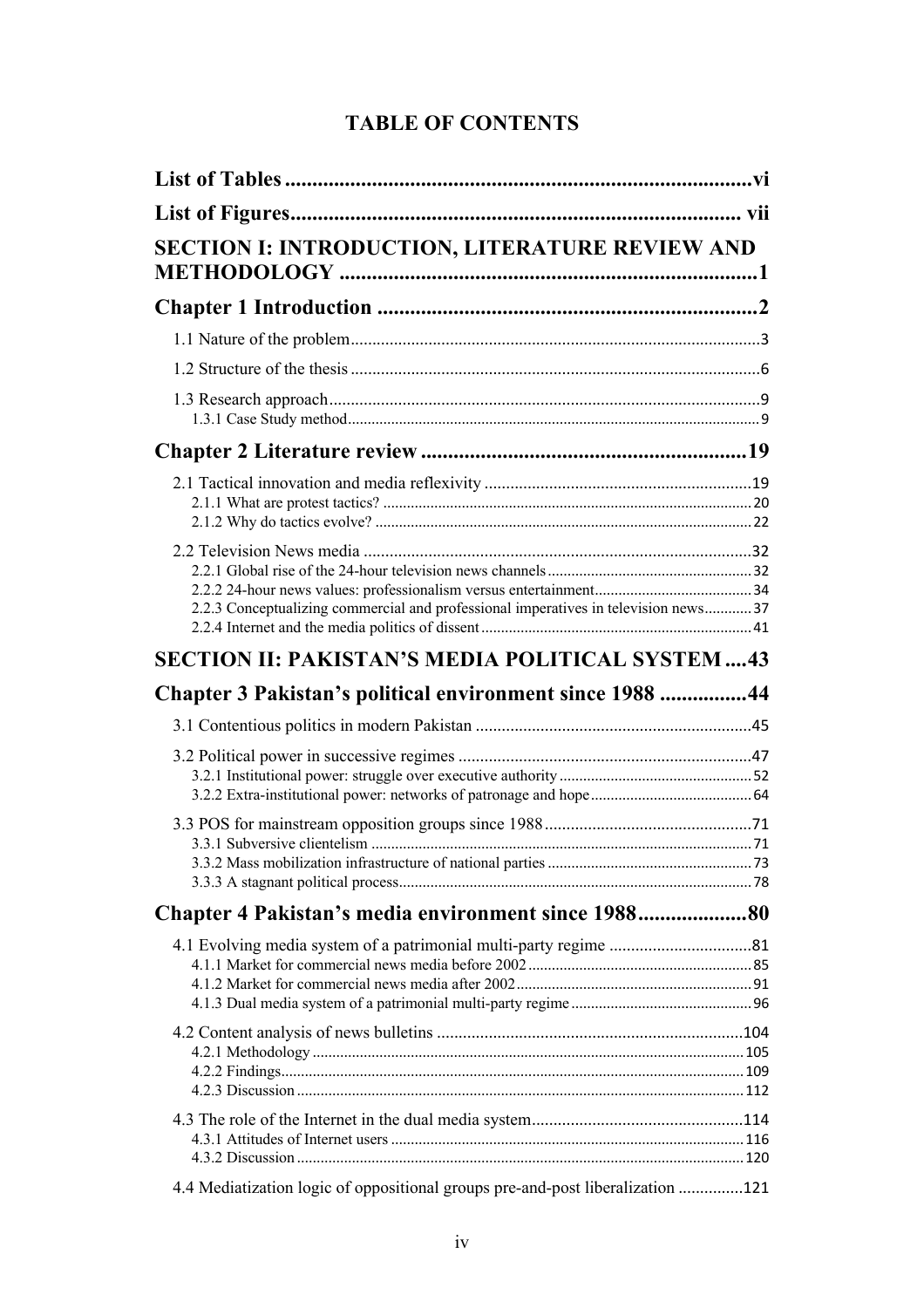| <b>SECTION III: CASE STUDIES ON CONTENTIOUS POLITICS</b><br>IN PAKISTAN PRE-AND-POST MEDIA LIBERALIZATION, |  |
|------------------------------------------------------------------------------------------------------------|--|
|                                                                                                            |  |
|                                                                                                            |  |
|                                                                                                            |  |
|                                                                                                            |  |
|                                                                                                            |  |
|                                                                                                            |  |
|                                                                                                            |  |
|                                                                                                            |  |
|                                                                                                            |  |
|                                                                                                            |  |
| 7.1 Comparison of tactics of groups pre-and-post liberalization 180                                        |  |
|                                                                                                            |  |
|                                                                                                            |  |
| Appendices.                                                                                                |  |
|                                                                                                            |  |
|                                                                                                            |  |
|                                                                                                            |  |
| News reports taken as exemplars of opposition groups' protest tactics  223                                 |  |
|                                                                                                            |  |
|                                                                                                            |  |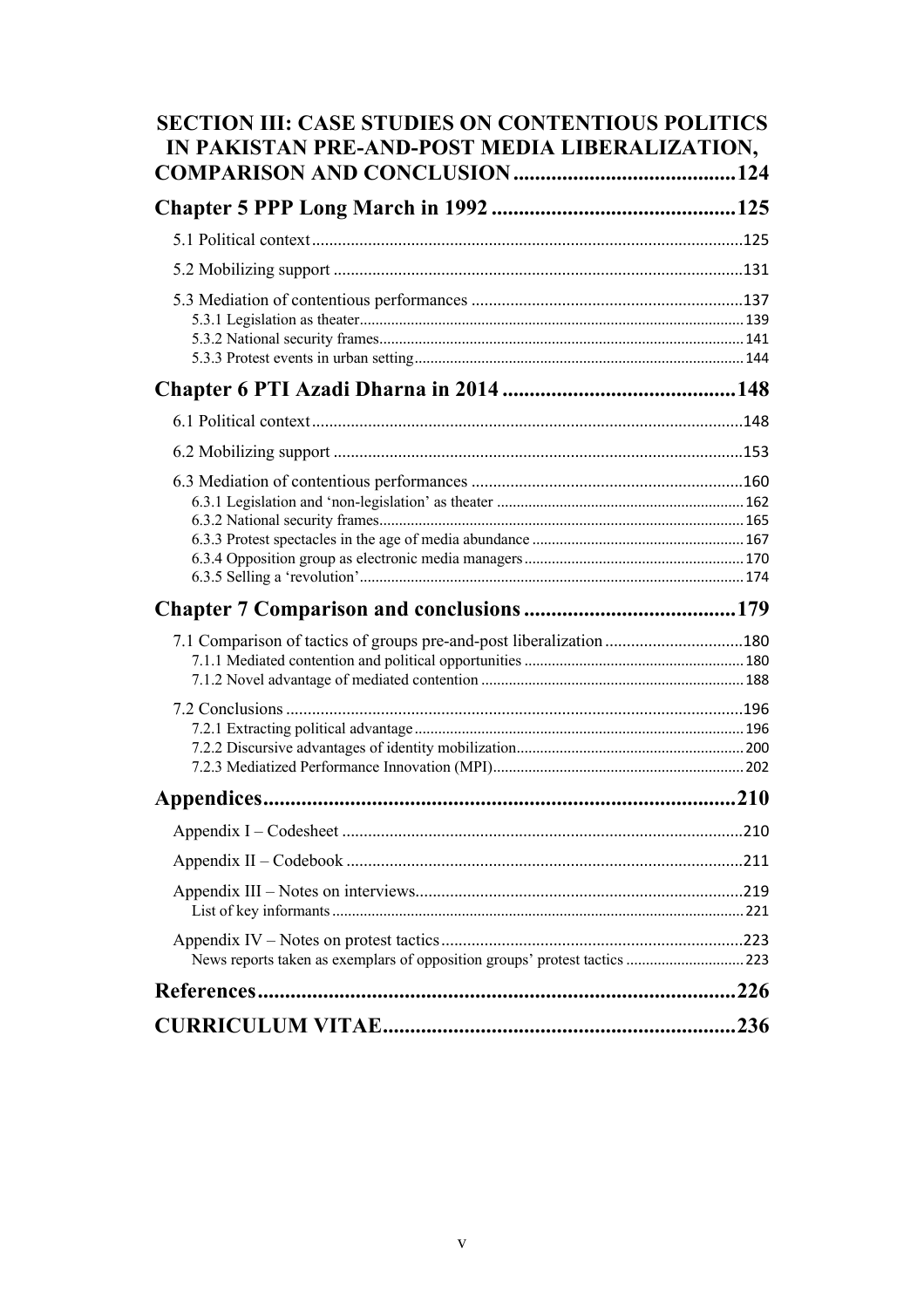### **List of Tables**

| Table 1.0 Protocol for data collection questions for each contentious<br>episode.                                                                                                                            | 15  |
|--------------------------------------------------------------------------------------------------------------------------------------------------------------------------------------------------------------|-----|
| Table 2.0 Mediation opportunity structure & protest logics.                                                                                                                                                  | 26  |
| Table 4.0 Literacy in Pakistan.                                                                                                                                                                              | 86  |
| Table 4.1 Pakistan media political map before 2002.                                                                                                                                                          | 90  |
| Table 4.2 Pakistan media political map after 2002.                                                                                                                                                           | 95  |
| Table 4.3 Aggregated length $&$ frequency (with percentage) $&$ mean<br>duration of news conventions in Pakistan's evening news bulletins pre-<br>and-post media liberalization.                             | 110 |
| Table 4.4 Number & percentage of source type used in news conventions<br>in Pakistan's evening news bulletins pre-and-post media liberalization.                                                             | 110 |
| Table 4.5 Topics covered by 'live' news convention in Pakistan's evening<br>news bulletins pre-and-post media liberalization.                                                                                | 111 |
| Table 4.6 External sources used for political topic in Pakistan's evening<br>news bulletins pre-and-post media liberalization.                                                                               | 112 |
| Table 5.0 Distribution of significant protest events $\&$ population of urban<br>centres where they were staged during the PPP Long March in 1992.<br>Centres that were also party constituency are starred. | 133 |
| Table 5.1 Summary of contentious performances of the PPP Long March<br>in 1992 $&$ their mediation logics.                                                                                                   | 136 |
| Table 6.0 Distribution of significant protest events $\&$ population of urban<br>centres where they were staged during the PTI Azadi Dharna 2014.<br>Centres that were also party constituency are starred.  | 155 |
| Table 6.1 Summary of contentious performances of the PTI Azadi Dharna<br>in 2014 $&$ their mediation logics.                                                                                                 | 158 |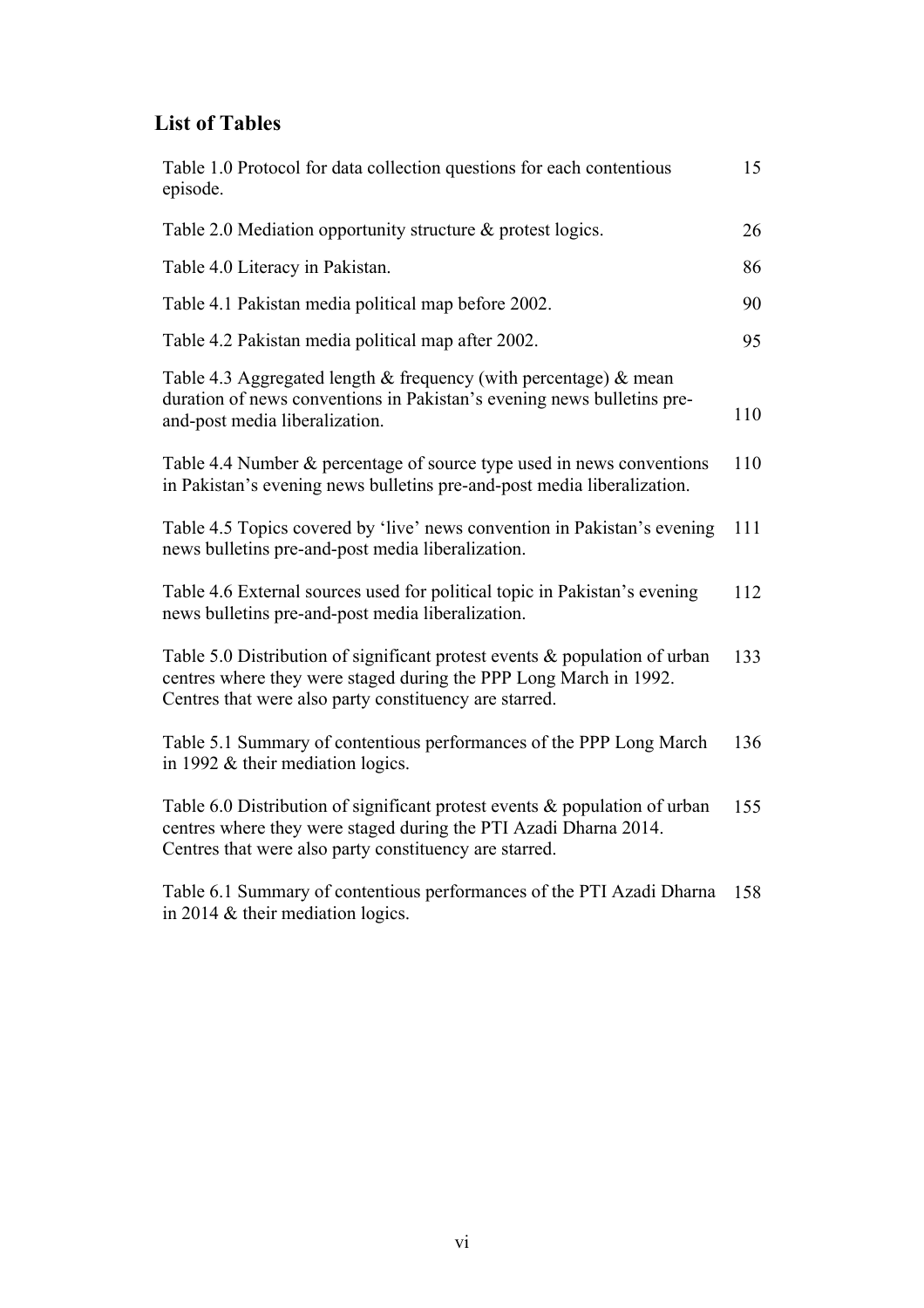# **List of Figures**

| Figure 1.0 Framework to examine the hypothesis that the mediatization<br>of politics can influence contention by creating mediation opportunities<br>in ways at least semi-independent of the political process in differently<br>democratic contexts.                                                                                             | 9   |
|----------------------------------------------------------------------------------------------------------------------------------------------------------------------------------------------------------------------------------------------------------------------------------------------------------------------------------------------------|-----|
| Figure 2.0 Changing media political opportunities, constraints &<br>performance innovation of contentious claim-makers according to<br>regime trajectory. Adapted from Tilly (2006, p. 109).                                                                                                                                                       | 29  |
| Figure 2.1 Media politics interaction.                                                                                                                                                                                                                                                                                                             | 38  |
| Figure 3.0 Restructuring of executive power in a patrimonial multi-party<br>regime.                                                                                                                                                                                                                                                                | 51  |
| Figure 3.1 The mass mobilization infrastructure based on <i>subversive</i><br>clientelism. Protests leveraging patronage networks (e.g. vote banks) can<br>be seen as part of a similar mechanism. This is the most stable<br>mechanism of the regime at least since 1988. Source: Radnitz (2010,<br>$p.32$ ).                                     | 64  |
| Figure 3.2 Minimal change of Pakistan's patrimonial multi-party regime<br>in her trajectory on a capacity & democracy space since 1988. A<br>granular version of regime trajectory has also been provided.                                                                                                                                         | 77  |
| Figure 4.0 The dual media system of Pakistan adapted from<br>Chakravartty & Roy (2013, p. 360) typography of partisan and network<br>media systems in India. The subnational region in India has been<br>substituted with broad administrative units of Pakistan state, as a unit of<br>comparative analysis, rather than nation-state as a whole. | 100 |
| Figure 5.0 Cartoon published in Daily Dawn around the peak of PPP<br>Long March on November 16th, 1992. Party chairman Benazir Bhutto is<br>depicted as threatening Prime Minister Nawaz Sharif with a 'people's<br>flood' if her demands are not met.                                                                                             | 130 |
| Figure 5.1 Monthly frequency of significant protest events during the<br>episode of the PPP Long March in 1992.                                                                                                                                                                                                                                    | 130 |
| Figure 6.0 Scenes of contention involving PTI and PAT supporters and<br>riot police during the PTI Azadi March on 30 <sup>th</sup> August 2014. – Photos<br>with captions source: Dawn & The Nation.                                                                                                                                               | 150 |
| Figure 6.1 Monthly frequency of significant protest events during the<br>episode of the PTI Azadi March in 2014.                                                                                                                                                                                                                                   | 153 |
| Figure 6.2 Fan photo of Chairman PTI Imran Khan on top of the<br>container during Azadi Dharna in 2014. Image source: Vimeo screen<br>grab: https://vimeo.com/110085841]. Uploaded on October 26, 2014 at<br>5:22 PM EST [Accessed on 11 December 2019].                                                                                           | 167 |